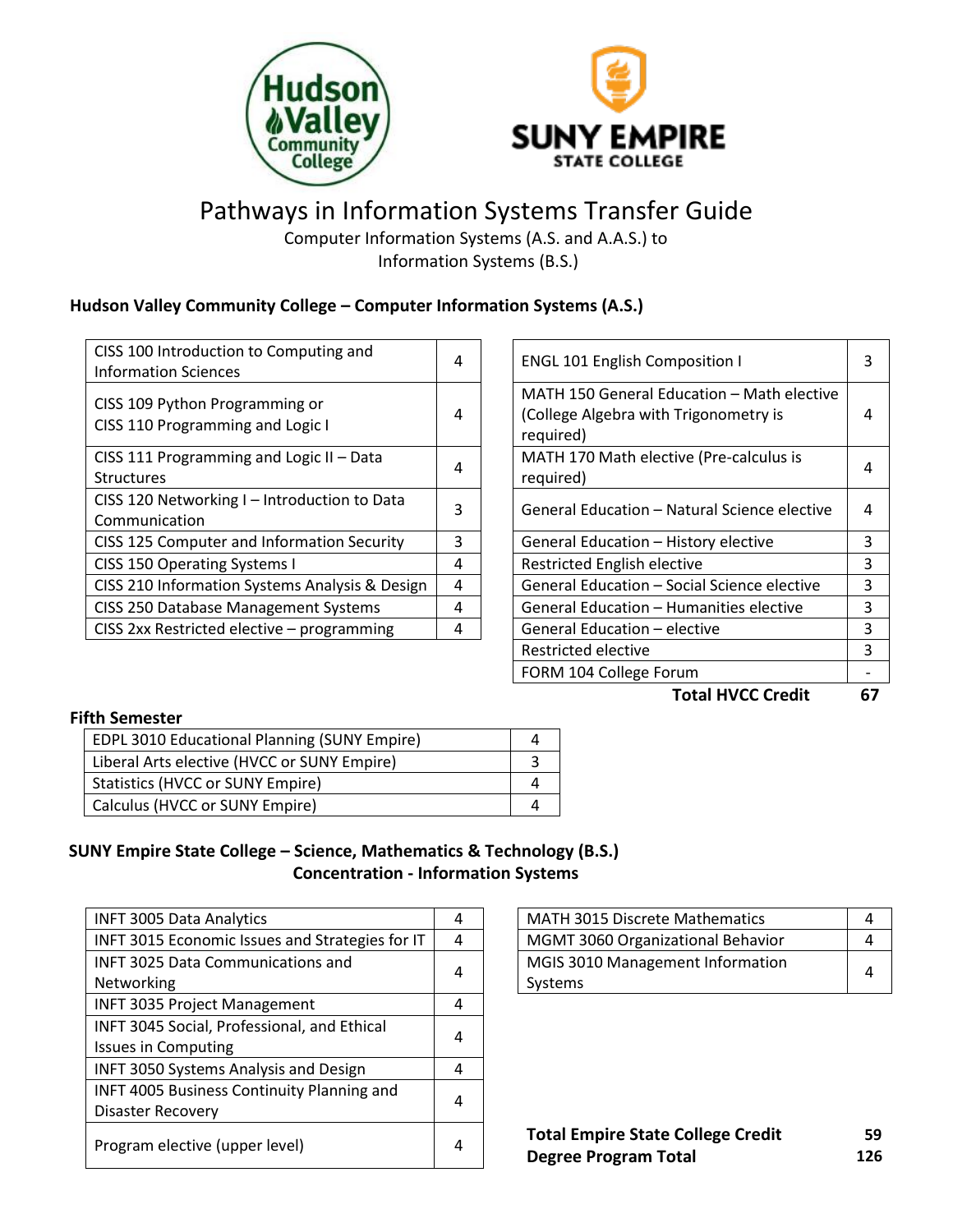## **Hudson Valley Community College – Computer Information Systems (A.A.S.)**

| CISS 100 Introduction to Computing and<br><b>Information Sciences</b>         | 4 | <b>ENGL 101 English Composition I</b>                                                            | 3 |
|-------------------------------------------------------------------------------|---|--------------------------------------------------------------------------------------------------|---|
| CISS 109 Python Programming or<br>CISS 110 Programming and Logic I            | 4 | General Education - Economics elective                                                           | 3 |
| CISS 111 Programming and Logic II - Data<br><b>Structures</b>                 | 4 | MATH 150 General Education - Math elective<br>(College Algebra with Trigonometry is<br>required) | 4 |
| CISS 120 Networking I - Introduction to Data<br>Communication                 | 3 | MATH 170 Math elective (Pre-calculus is<br>required)                                             | 4 |
| CISS 125 Computer and Information Security                                    | 3 | Restricted English elective                                                                      | 3 |
| CISS 150 Operating Systems I                                                  | 4 | <b>General Education elective</b>                                                                | 3 |
| CISS 210 Information Systems Analysis & Design                                | 4 | <b>General Education elective</b>                                                                | 3 |
| CISS 250 Database Management Systems                                          | 4 | FORM 104 College Forum                                                                           |   |
| CISS 2xx Restricted elective - programming                                    | 4 |                                                                                                  |   |
| <b>Restricted CIS elective</b>                                                | 3 |                                                                                                  |   |
| <b>CMPT 115 Introduction to Business Analytics</b><br>with Microsoft Excel    | 3 |                                                                                                  |   |
| <b>CMPT Introduction to Database Concepts with</b><br><b>Microsoft Access</b> | 3 |                                                                                                  |   |

| <b>ENGL 101 English Composition I</b>      |   |  |
|--------------------------------------------|---|--|
| General Education – Economics elective     |   |  |
| MATH 150 General Education - Math elective |   |  |
| (College Algebra with Trigonometry is      |   |  |
| required)                                  |   |  |
| MATH 170 Math elective (Pre-calculus is    |   |  |
| required)                                  |   |  |
| Restricted English elective                | 3 |  |
| <b>General Education elective</b>          |   |  |
| <b>General Education elective</b>          |   |  |
| FORM 104 College Forum                     |   |  |

**Total HVCC Credit 66**

### **Fifth Semester**

| EDPL 3010 Educational Planning (SUNY Empire)     |  |
|--------------------------------------------------|--|
| General Education elective (HVCC or SUNY Empire) |  |
| <b>Statistics (HVCC or SUNY Empire)</b>          |  |
| Calculus (HVCC or SUNY Empire)                   |  |

## **SUNY Empire State College – Science, Mathematics & Technology (B.S.) Concentration - Information Systems**

| <b>INFT 3005 Data Analytics</b>                   | 4 | MATH 3015 Discrete Mathematics    | 4 |
|---------------------------------------------------|---|-----------------------------------|---|
| INFT 3015 Economic Issues and Strategies for IT   | 4 | MGMT 3060 Organizational Behavior | 4 |
| <b>INFT 3025 Data Communications and</b>          | 4 | MGIS 3010 Management Information  |   |
| Networking                                        |   | Systems                           | 4 |
| <b>INFT 3035 Project Management</b>               | 4 |                                   |   |
| INFT 3045 Social, Professional, and Ethical       | 4 |                                   |   |
| <b>Issues in Computing</b>                        |   |                                   |   |
| <b>INFT 3050 Systems Analysis and Design</b>      | 4 |                                   |   |
| <b>INFT 4005 Business Continuity Planning and</b> | 4 |                                   |   |
| <b>Disaster Recovery</b>                          |   |                                   |   |
| Program elective (upper level)                    |   |                                   |   |

| MATH 3015 Discrete Mathematics           |  |  |
|------------------------------------------|--|--|
| <b>MGMT 3060 Organizational Behavior</b> |  |  |
| MGIS 3010 Management Information         |  |  |
| Systems                                  |  |  |

**Total Empire State College Credit 59 Degree Program Total 125**